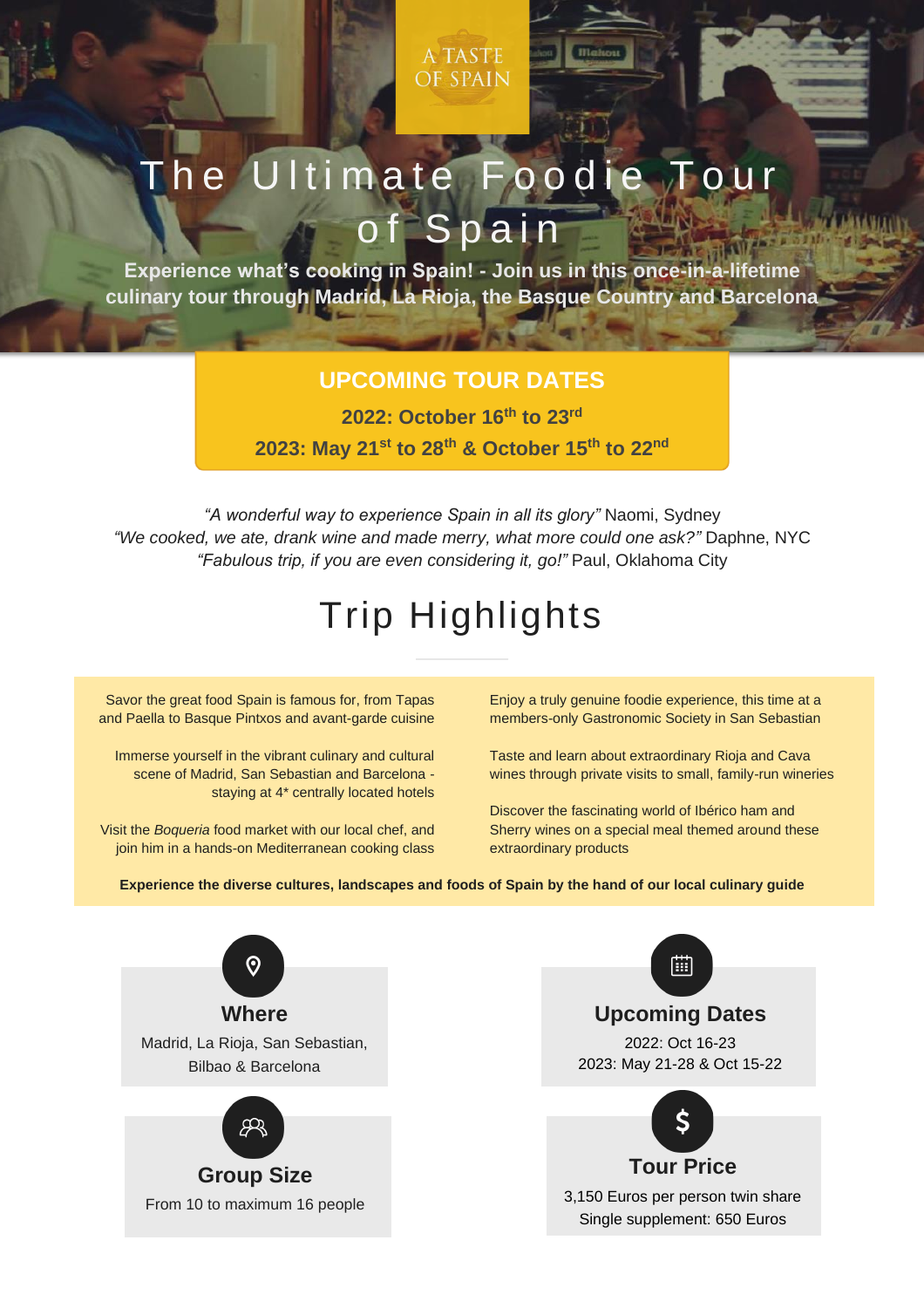## Itinerary

#### **Meals included:** *B = Breakfast; L = Lunch; D = Dinner*

#### **Day 1, Sunday: Madrid**

Arrival to Madrid

Check in at your 4\* hotel, located in the heart of Madrid's historic centre. Enjoy a **welcome drink with tapas** while you meet our English-speaking local culinary guide Night in Madrid

#### **Day 2, Monday: Madrid**

Guided walking tour through the historic centre of Madrid

**Lunch featuring Ibérico ham & pork meat -** enjoy at a specialized restaurant what's considered the World's best ham, as well as delicious Ibérico pork meat, paired with selected wines

Leisure time

**Flamenco singing and dancing show***,* followed by a tasting of regional specialties at a traditional deli store Night in Madrid *B, L, D*

#### **Day 3, Tuesday: La Rioja & San Sebastian**

Private bus transfer to La Rioja wine region, stopping on the way for a coffee/drink Visit to a family-run winery to enjoy a private Rioja wine tasting, followed by a traditional "Riojan" lunch in the winery Continue to San Sebastian - check in at a 4\* hotel themed around San Sebastian's famous International Film Festival Night in San Sebastian *B, L*

#### **Day 4, Wednesday: San Sebastian**

Private lunch at a Gastronomic Society, members-only cooking clubs that are central to the food culture of the Basque Country. Following your visit to the local food market to learn about the seasonal ingredients, you'll be welcomed at the Gastronomic Society by a club member who will cook a traditional Basque meal for the group Leisure time

Guided walking tour of San Sebastian, followed by tasting of famous "Pintxos", the Basque version of Tapas Night in San Sebastian *B, L, D*

#### **Day 5, Thursday: Guggenheim Bilbao & Barcelona**

Private bus transfer to Bilbao Guided visit to the Guggenheim museum Brunch in Bilbao at a tavern-inspired restaurant with a modern twist Continue to Bilbao airport - flight to Barcelona Check in at your 4\* hotel, at walking distance from Barcelona's vibrant Rambla Night in Barcelona *B, L*

#### **Day 6, Friday: Barcelona**

Visit to the colorful *Boqueria* food market with our local chef, the perfect warm up for a private hands-on **Mediterranean cooking class** and lunch with a special focus on **Olive oils** - different varieties and culinary uses Leisure time Night in Barcelona *B, L*

#### **Day 7, Saturday: Cava excursion & Barcelona**

Visit the beautiful coastal town of **Sitges**, an then learn everything about Cava - the famous sparkling wine from Spain visiting a very nice winery where you will enjoy a private **tutored Cava tasting and lunch** Back to Barcelona - leisure time **Farewell dinner** in Barcelona Night in Barcelona *B, L, D*

#### **Day 8, Sunday: end of the tour**

Tour ends in Barcelona after breakfast and hotel check out *B*